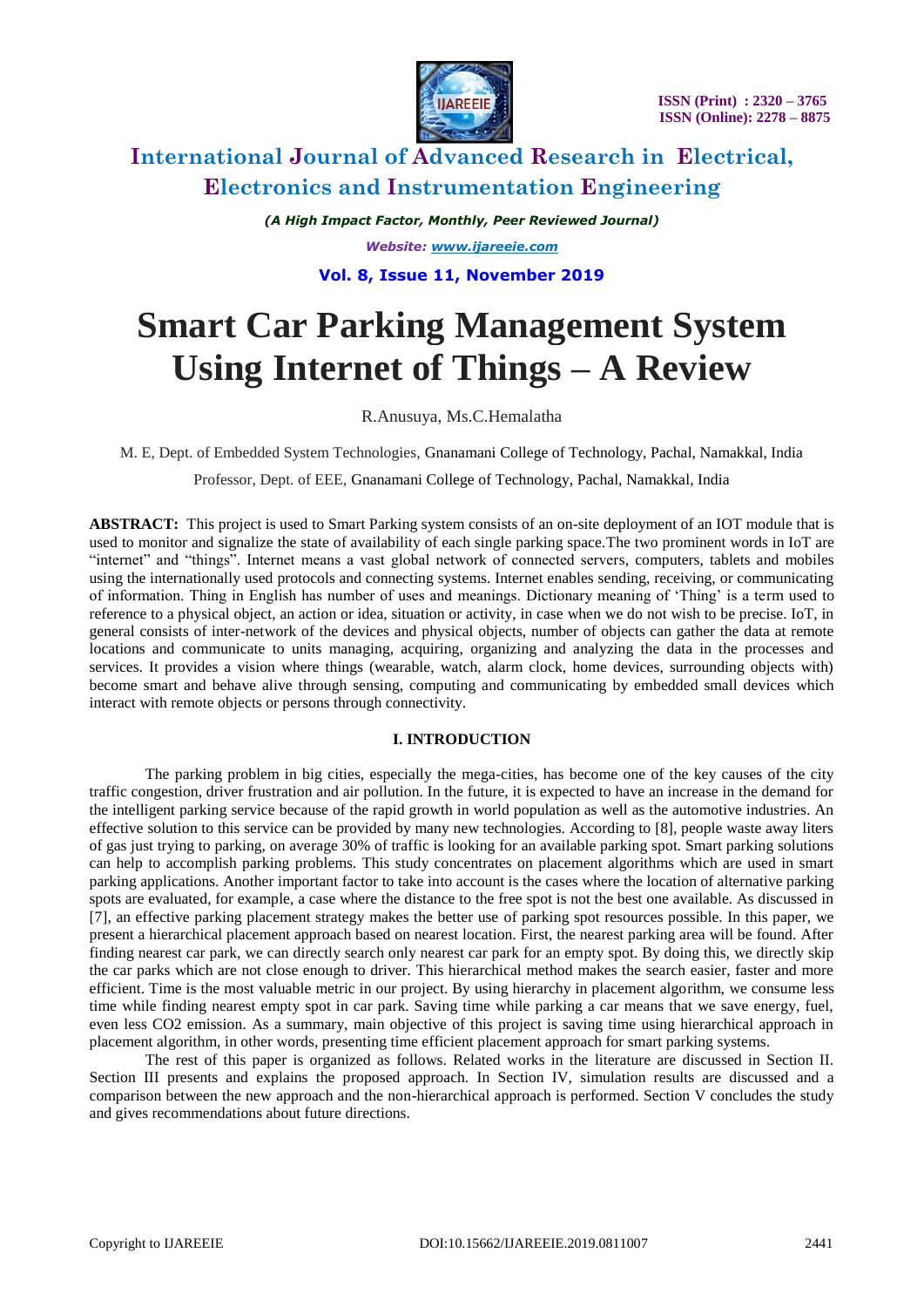

*(A High Impact Factor, Monthly, Peer Reviewed Journal)*

*Website: [www.ijareeie.com](http://www.ijareeie.com/)*

#### **Vol. 8, Issue 11, November 2019**

#### **II. SYSTEM ARCHITECTURE**

Fig. 1 describes the architecture of the proposed system Smart Irrigation System. In this system real-time monitoring parameters for temperature, humidity in the atmosphere and content of moisture level in the soil are the important factors for obtaining high-quality for system operation [3].



Figure 1: Smart Parking System

At the beginning of a measurement interval, the Arduino Uno microcontroller supplies power to the circuit and sensors. A soil moisture reading is taken by measuring the frequency of the alternating signal from the binary counter. The temperature sensor [LM 35] and humidity sensor [DH 11] is also interfaced in the microcontroller to monitor the environmental conditions [3]. Checking the environmental conditions helps the farmer to choose appropriate crop at the particular season and improves the production.



**Fig. 2 Architecture Diagram**

In the smart irrigation system, the motor can be automatically turned on whenever the moisture level of the soil is low. It can be achieved by comparing the sensor value with the predefined threshold values. Whenever the sensor value is less than the threshold, motor is switched ON and the Microcontroller sends message to the farmer in the form of SMS through GSM [10]. The temperature, Humidity and moisture data is also displayed in the LCD display connected to the controller.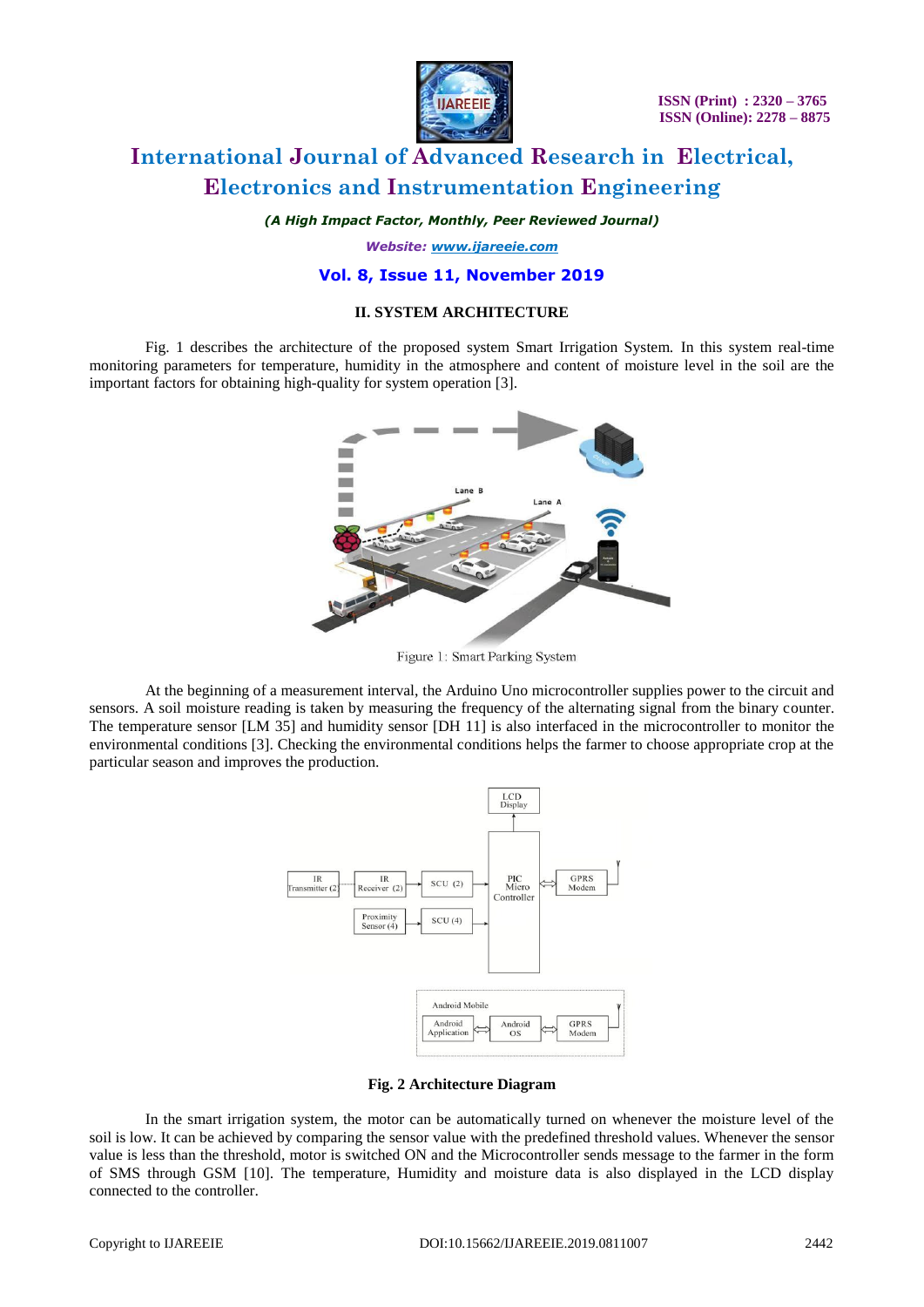

*(A High Impact Factor, Monthly, Peer Reviewed Journal)*

*Website: [www.ijareeie.com](http://www.ijareeie.com/)*

#### **Vol. 8, Issue 11, November 2019**

#### **III. SYSTEM DESCRIPTION**

A proposed system gives water to the plants where water is needed with the required amount with the help of soil moisture sensor. When compared with the conventional irrigation system that works on the principle of timer based irrigation, gives water to the plants where plants are irrigated even when there is no need for water. This system also makes use of temperature and humidity values of the environmental conditions.

A GSM is a short message based interface which is used to send SMS to the farmer whenever the soil condition is abnormal and is also displayed in the LCD. In this system, the moisture value obtained from the sensor is compared with the threshold value and the plant gets irrigated whenever the soil level goes beyond the threshold level. Monitoring the environmental conditions will be useful for the farmers to know the types of crops to be cultivated at the particular season.



**Fig. 3 Flowchart of the proposed system**

### **IV. DISCUSSIONS**

In order to determine the different moisture level of the car it is tested with different types of car and environmental conditions. When the parking sensor tested in different cars, it will have different reading, as there is change in resistance, hence the sensor needed to be calibrated to suit with different kind of cars.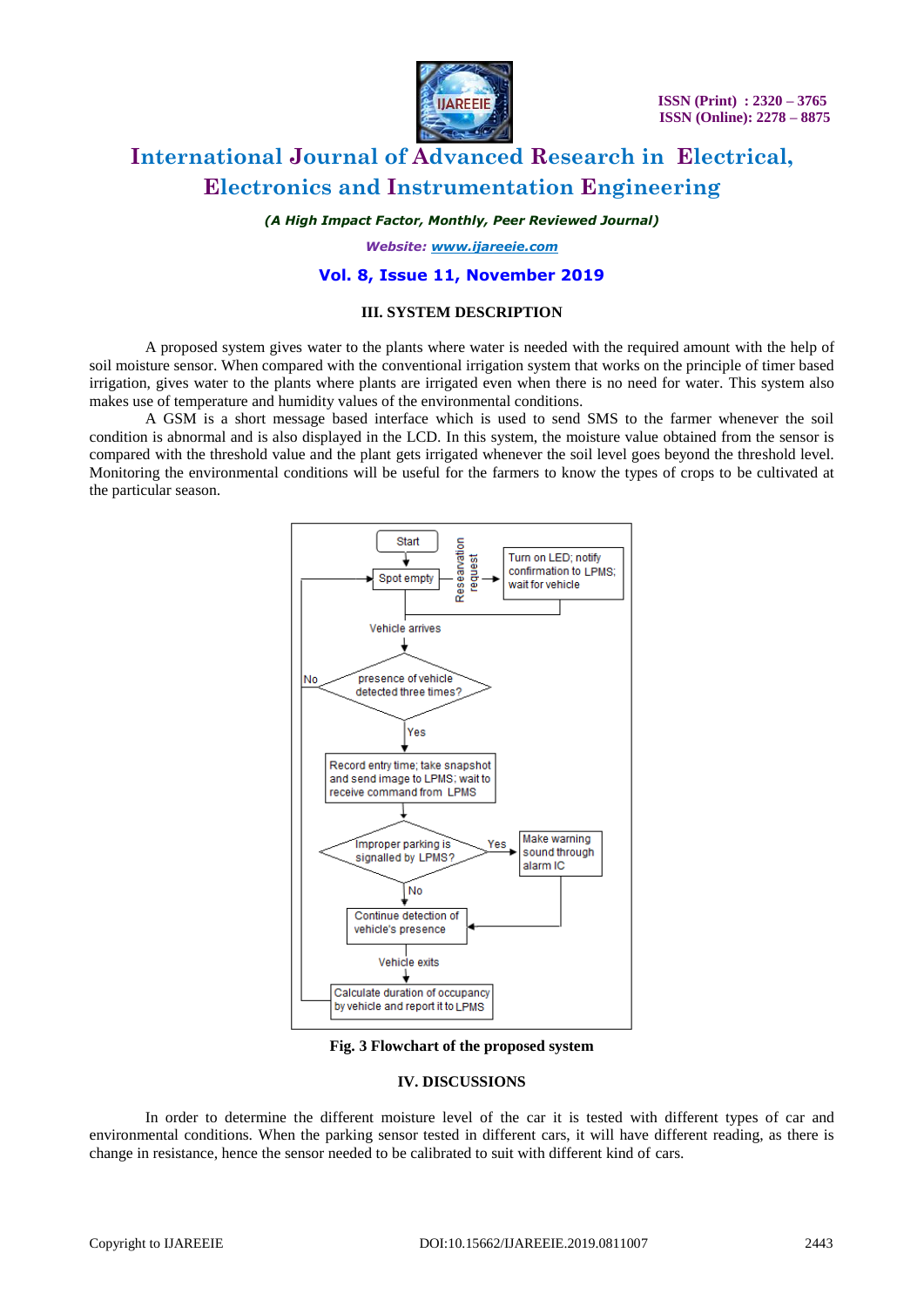

*(A High Impact Factor, Monthly, Peer Reviewed Journal)*

*Website: [www.ijareeie.com](http://www.ijareeie.com/)*

#### **Vol. 8, Issue 11, November 2019**

#### **V. LITERATURE SERVEY**

Smart parking [1] have proposed a system which used Google map application. Ultrasonic sensor and data collected are stored in cloud. Android application map gives user friendly information regarding vacant place. Each slot has one LED display which help to find the right parking place. IOT based parking system using Google [1] wasproposed to allow the user to reserve the parking place. Mobile application, finds the current parking place. In this system IR sensor is used to find a vacant place and is displayed at entry and exit gate. RFID tag issued to authorize a person entry to the parking place. If the person is authorized signal is sent to open the gate [2].

Advanced CAR Parking System [3] using Arduino and Raspberry PI to detect the free slots. This system uses web server for booking, Google Maps using GPS. Results are displayed in the mark graphically. Effective car parking system [4] was proposed which uses IR sensors, authentication is done using RFID tag. ZigBee is used for communication. Android Based Smart Car Parking System [5]

Android based application the obtain information about available empty parking slot. The android application would have customer detail include area, state, vehicles number. Application having user enter and exit time and choosing a parking location. User details are stored in MYSQL database. LED indicates to display the parking slots are empty or filled. Camera is used to capture the car number plate and convert the image to check whether the car is authorized user car or not [5]. Smart Parking System based on Embedded System [6] uses smart parking system using embedded and sensor network which uses android and windows application. In this system, Raspberry PI is used, IR sensor is used to finding a vacant parking slot.V2I(Vehicle To Infrastructure) communication to driver sending the parking request providing, user information status of conform reservation. Infrastructure to Vehicle (I2V) communication is used for reserve parking place application and shows direction. JSON format used to inter changing the data. QR code is used for the security purpose, webcam used to scan the code and authorized to show the parking lot direction [6]. A Privacy-Preserving Pay-by-Phone parking system [7] was proposed. The parking system can be reserved by pay by phone method. Mobile application using credit card payment method is implemented. New user can register and the new user contacts the system server and to purchase new e-coins. Each e-coin having a parking duration time of slot. Parking officer queries of on-board devices by performing RFID query [7].

Smart parking guidance system [8] proposed the parking guidance and information. System provide driver information and availability of parking slot through the VMS on internet. This system can be classified two different type off-road and on-road. Off-road used Pneumatic tube, loop deducted, Pneumatic tube to deduct presence of vehicle, Acoustic sensor-noise level to presence of vehicle, piezoelectric sensor-vibration to identify presence of vehicle security purpose used RFID. On-roadway ultrasonic sensortransmit wave to identify, IR sensor-emitting reflected wave to identify vehicle is present or not. American countries uses park me app or google map API to find a vacant place[22].India"s capital New Delhi from 2015 start planning to collect all relevant data about parking lot and parking areas current infra-structure of parking place ownership. Web page or mobile app is used to booking parking place [23].

To enable a user to use the smart parking system, user need to register with user ID with vehicle number. User can set up the default payment option in his account settings. The android app is built for booking parking slot and payments. The application is used to find the free slot and user need to specify the estimated time of arrival and parking slot usage start and end time. The IR sensors used to identify the parking slot is free or occupied. Parking slot is empty LED shows slot number N (empty), D (occupied). After booking for free parking slot, if the vehicle enters the entrance gate, it is assumed that each car has built in RFID card and RFID reader verifies the vehicle and is authenticated. The parking slot may be allotted for small vehicle and large vehicle.

### **VI. CONCLUSION AND FUTURE WORK**

The concept of IoT is rapidly becoming more and more popular with variety of application areas. IoT concept is going to become an important part of our daily life, and work life. It can be employed efficiently to create more comfortable environment and living spaces. On the other hand, our planet needs some green solutions because energy efficiency is a very important concept nowadays as we are running out of energy resources. This paper introduces an energy and time efficient approach which can be used in car parking applications. Introduced hierarchical approach is simulated and compared with non-hierarchical one. Same search algorithms are used with hierarchical and without hierarchical approaches. The results of simulation are discussed and showed that hierarchical approach makes search process more